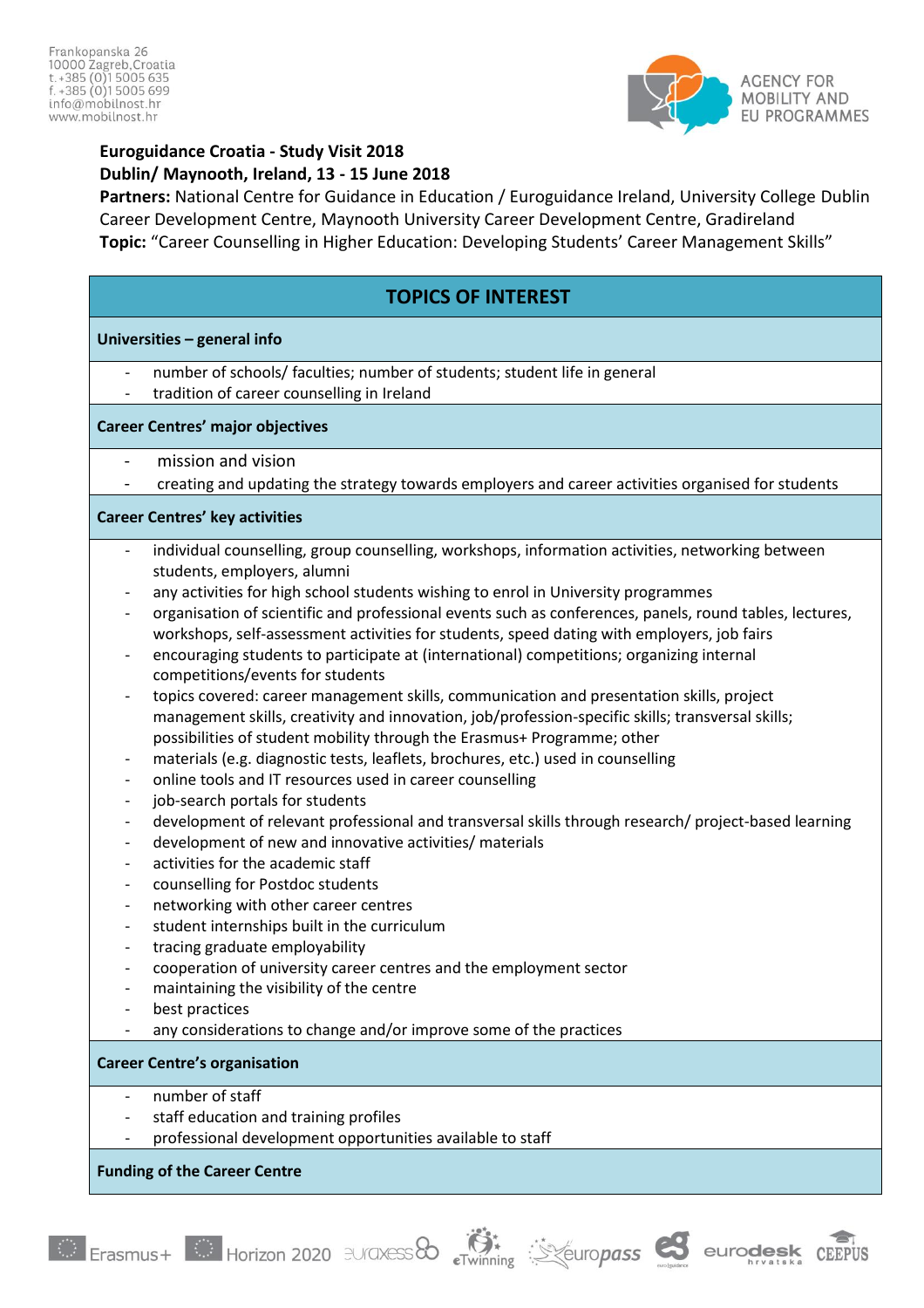

- amount of funding at disposal for the running of the centre
- models of funding
- ensuring sustainability
- commercial services

#### **Target groups**

- approaches to different target groups: high school students, undergraduate students, graduates, post-graduates, employers, alumni, foreign students, students with disabilities
- differences between methods of providing quality and relevant career counselling services to students at different stages of their studies, ranging from freshmen to postgraduate students

#### **Promotion of the (activities of the) Centre**

- promotion of the Career Centre and its activities in general
- promoting the Centre's services among the targeted student population and employers
- motivating students to participate in career activities

#### **Cooperation**

#### **a) with other universities and their career centres**

- means of establishing cooperation with other university career centres
- cooperation at the regional/ national/ international level

#### **b) with stakeholders from their own institutions (faculties, academic staff)**

encouraging cooperation with the academic staff

## **c) with employers and business sector**

- means of establishing cooperation with employers
- cooperation at the regional/ national/ international level
- student-employer networking events

## **d) with employment services**

## **e) with the institution's management/ policy makers**

## **e) with alumni**

## **Day-to-day functioning of the Career Centre**

- practical info: typical day at the career centre, what roles does the career centre do; establishing a career centre – what to pay special attention to, which target groups should be involved first: high school students, undergraduate students, graduates, post-graduates, employers, alumni?
- assisting students in choosing the right study program, helping them to analyse and define their professional goals, offering information on internship positions, offering workshops and trainings on social and individual competences, and, at the end, helping them with job applications
- most popular counselling activities among students

## **Student Employment**

any measures undertaken to increase the employability of students?